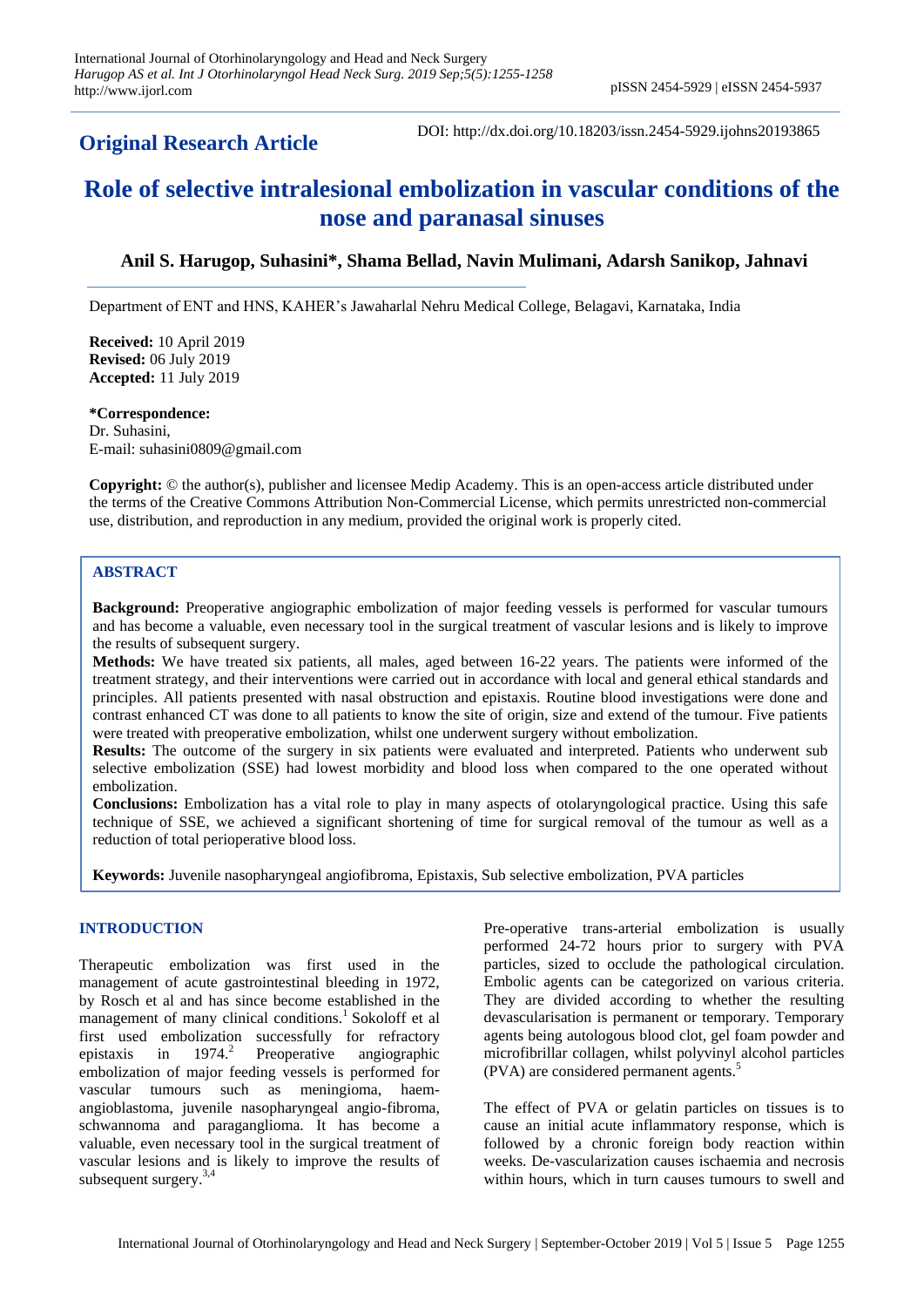may exacerbate symptoms, particularly pain. Preoperative sub selective embolization is therefore, best performed the day before or immediately prior to operation.<sup>6,7</sup>

The aim of the present study is to study the intra-lesional selective embolization and role of them in nose and paranasal sinuses to evaluate blood loss.

## **METHODS**

*Study design:* Prospective study.

#### *Study place and period*

The study was conducted at Department of ENT and HNS, KAHER's Jawaharlal Nehru Medical College, Belagavi for one year (November 2017 to December 2018).

#### *Materials and methods*

We have treated six patients, all males, aged between 16- 22 years. The patients were informed of the treatment strategy, and their interventions were carried out in accordance with local and general ethical standards and principles. All patients presented with nasal obstruction and epistaxis. Routine blood investigations were done and contrast enhanced CT was done to all patients to know the site of origin, size and extent of the tumour. Five patients were treated with preoperative embolization, whilst one underwent surgery without embolization. Post embolization patient was assessed based on duration of surgery, amount of blood loss and post embolization facial pain analysed using visual analogue scale.

#### *Endovascular sub selective embolization*

The interventions were performed with the patients under local anaesthesia. In all cases, a guide catheter was introduced via a sheath inserted into the right femoral artery.

A late parenchymal phase of the angiography of external carotid artery was used to obtain a roadmap in the sagittal

and coronal projection. The tumour was then embolised by slow injection of poly vinyl alcohol particles and gel foam particles (Table 1). Multiple branches of internal maxillary artery like middle meningeal artery, sphenopalatine artery and also direct branches from external carotid artery like ascending pharyngeal artery were embolised with particles ranging from 150 to 300 microns. The particles were deposited in the vessels within the tumour than in the proximal arteries. SSE's increased efficacy over conventional technique is in reducing the hypervascularity of the tumour which provides the surgeon, required clear intra operative field and ensures complete excision. This in turn leads to reduction in surgical duration, recurrence and patient morbidity.

#### **Table 1: Embolization agents.**

| Agent           |           | <b>Embolization</b> Target vessels |
|-----------------|-----------|------------------------------------|
| <b>Gel foam</b> | Temporary | Large arteries                     |
| Poly vinyl      | Permanent | Tumour vessels                     |
| alcohol         |           |                                    |

#### **RESULTS**

In our study, all the six patients were males (100%) with the youngest patient being 16 years and the oldest being 22 years.

Out of the six patients, five patients underwent sub selective embolization whilst one did not. Patients who underwent sub selective embolization had lowest morbidity and blood loss was 100-450ml in the nonembolised patients and 800ml for the patient operated without embolization.

Post embolization, three patients (50%) had mild degree facial pain whereas the other two patients had moderate and severe degree respectively according to visual analogue scale. One patient who did not undergo embolization did not show any symptoms of facial pain, headache or facial numbness.

All had a histopathological diagnosis. Five patients had angiofibroma and one had adenoid cystic carcinoma.

| S. no.           | Demographic data |               |              | <b>Clinical findings</b>                              |  |  |
|------------------|------------------|---------------|--------------|-------------------------------------------------------|--|--|
|                  | Age (in years)   | <b>Gender</b> | <b>Place</b> |                                                       |  |  |
| -1.              | 21               | Male          | Karnataka    | Nasal obstruction, epistaxis                          |  |  |
| 2.               | 16               | Male          | Maharashtra  | Nasal obstruction, epistaxis                          |  |  |
| 3.               | 22               | Male          | Karnataka    | Nasal obstruction, epistaxis                          |  |  |
| $\overline{4}$ . | 22               | Male          | Karnataka    | Nasal obstruction, epistaxis                          |  |  |
|                  | 22               | Male          | Karnataka    | Nasal obstruction, epistaxis, right sided facial pain |  |  |
| 6.               | 18               | Male          | Maharashtra  | Nasal obstruction, epistaxis, headache                |  |  |

#### **Table 2: Demographic data and clinical findings.**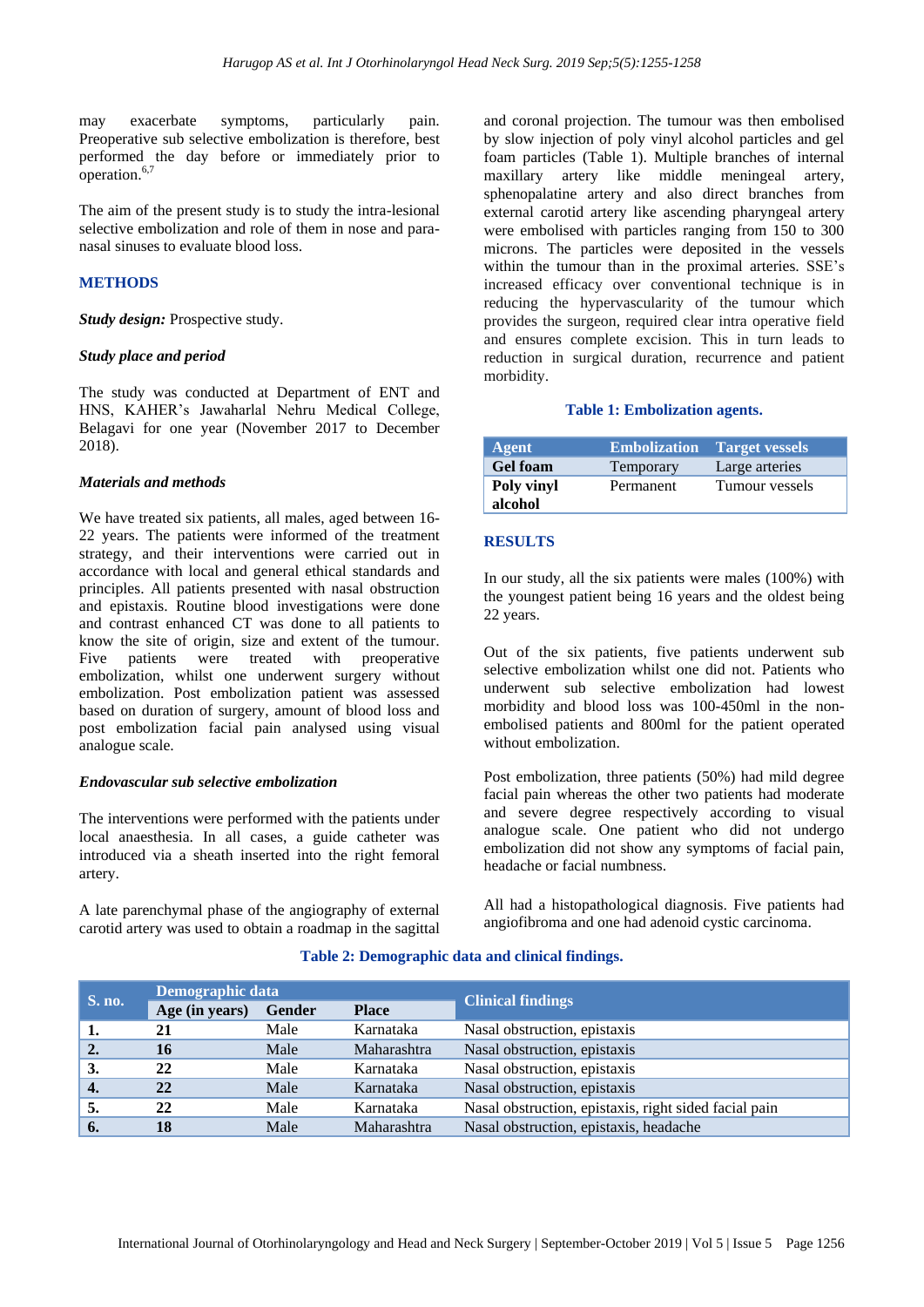|                                |                           |                          | π                 | Ш                        | <b>IV</b>    | $\overline{\mathbf{V}}$     | VI                       |
|--------------------------------|---------------------------|--------------------------|-------------------|--------------------------|--------------|-----------------------------|--------------------------|
| Approach                       |                           | Endoscopic               | Endoscopic        | Endoscopic               | Endoscopic   | Endoscopic                  | Endoscopic               |
| <b>Embolization</b>            |                           | <b>SSE</b>               |                   | <b>SSE</b>               | <b>SSE</b>   | <b>SSE</b>                  | <b>SSE</b>               |
| <b>Average blood loss</b>      |                           | $100 \text{ ml}$         | 800 ml            | $200$ ml                 | 350 ml       | 300 ml                      | $450$ ml                 |
| <b>Duration of surgery</b>     |                           | 90 mins                  | 3 hrs             | 90 mins                  | 60 mins      | 70 mins                     | 2 hrs                    |
| <b>Duration of ICU</b><br>care |                           | $\Omega$                 | $36$ hrs          | $\Omega$                 | $\theta$     | $\Omega$                    | $\Omega$                 |
| <b>Histopathology</b>          |                           | Angio-<br>fibroma        | Angio-<br>fibroma | Angiofibroma             | Angiofibroma | Adenoid cystic<br>carcinoma | Angiofibroma             |
| Post<br>emboliz<br>-ation      | Pain                      | Mild                     | <b>NA</b>         | Moderate                 | Mild         | Mild                        | Severe                   |
|                                | Headache                  | $\overline{\phantom{0}}$ | <b>NA</b>         | $\overline{\phantom{0}}$ | -            | Mild                        | Moderate                 |
|                                | Facial<br><b>Numbness</b> |                          | <b>NA</b>         | -                        |              |                             | Right facial<br>numbness |

## **Table 3: The outcome of the surgery in six patients evaluated and interpreted.**



 $\overline{A}$ 

**tumour blush and contrast enhancement in feeding vessels; (D-F) Post-embolization pictures showing absence of blush in respective cases.**



**Figure 2: (A) Tumour mass excised completely from the nose and nasopharynx; (B) Tumour mass excised in toto from nasopharynx, pterygopalatine fossa and infratemporal fossa.**



**Figure 3: (A) 10X-cross section of a vessel showing intra-lesional (nasopharyngeal angiofibroma) embolic material; (B) 100X-embolic material in the vessel with white globules depicting gelfoam surrounded by array of PVA particles (haematoxylin stain); (C, D) Intralesional view of gel foam in adenoid cyctic carcinoma.**